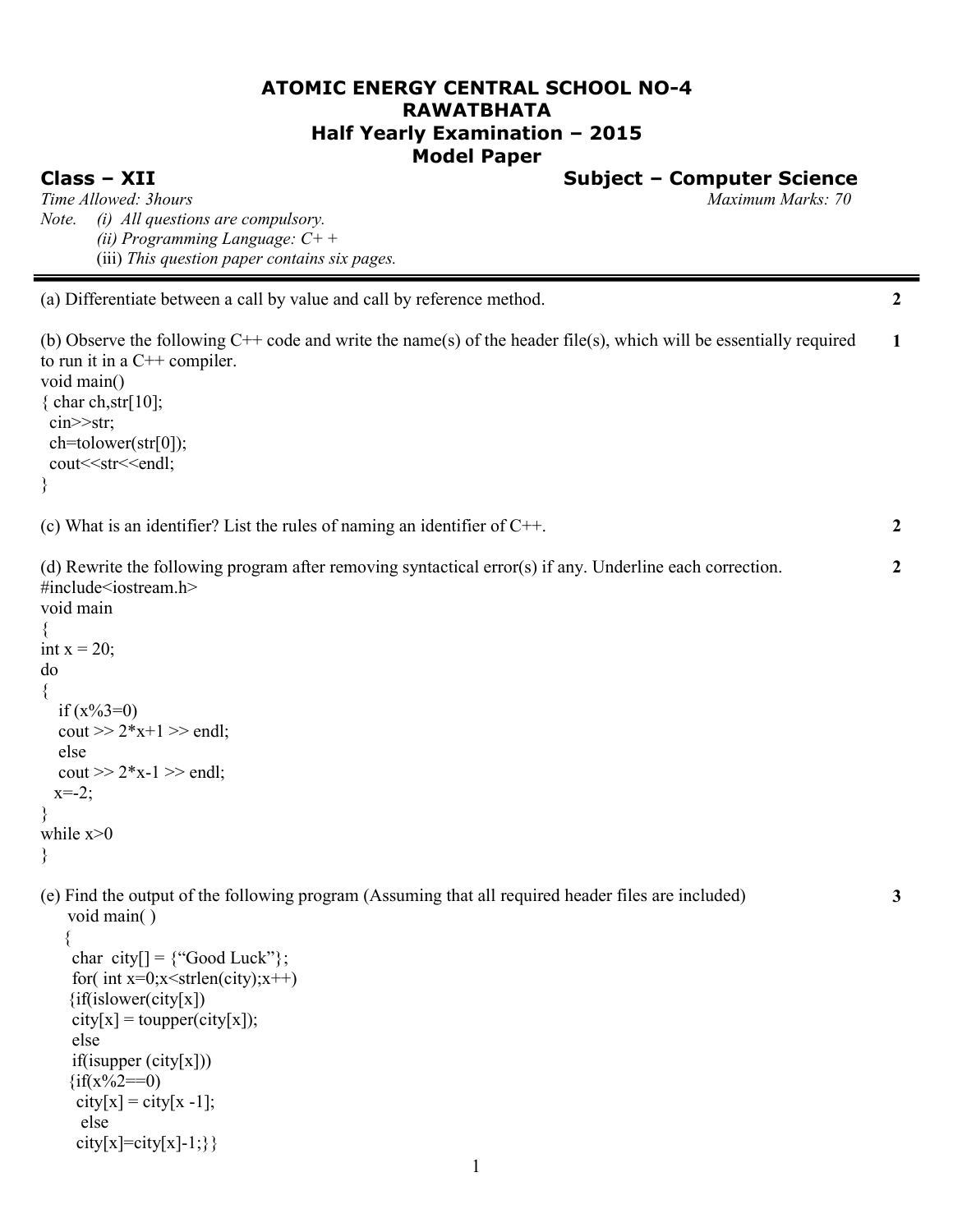```
 cout<<city <<endl;
 }
```

```
(f) Find the output of the following program 
     #include<iostream.h>
     void Update(int &a, int b=10)
   \{ if(b%10==0)
     a+=5;
     \text{cout} \leq \text{++a} \leq \text{``$``<-b++<-end!}; }
     void Disp(int x)
\{if(x\%3 == 0)
    Update(x);
     else
    Update(x,3);
     }
     void main()
    \{ Disp(4);
       Update(2,20); 
     }
```
(g) Give the output of the following program (Assume all required header files are included in the program). void main() **2**

**2**

**2**

**3**

```
{
int array[] = \{2, 3, 4, 5\};
int *arptr = array;
int value = *arptr; cout << value << endl;
value = *arptr++; cout << value << endl;
value = *arptr; cout << value << endl;
value = *+-arptr; cout << value << endl;
}
```
(h) Observe the following program carefully and choose the correct possible output(s) from the option i) to iv) and justify your option.

```
 #include<iostream.h> 
 #include<stdlib.h> 
 const int LOW=25; 
 void main() 
 { randomize(); 
  int POINT=5,Number; 
 for(int I=1; I<=4; I++) { Number=LOW+random(POINT); 
  cout<<Number<<":";
   POINT--;
   } 
  }
        O/P Options: i) 29:26:25:28: ii) 24:28:25:26: iii) 29:26:24:28: iv) 29:26:25:26:
```
(i) Find the output of the following program (Assuming that all required header files are included) class THREE\_D { int X,Y,Z; public:

2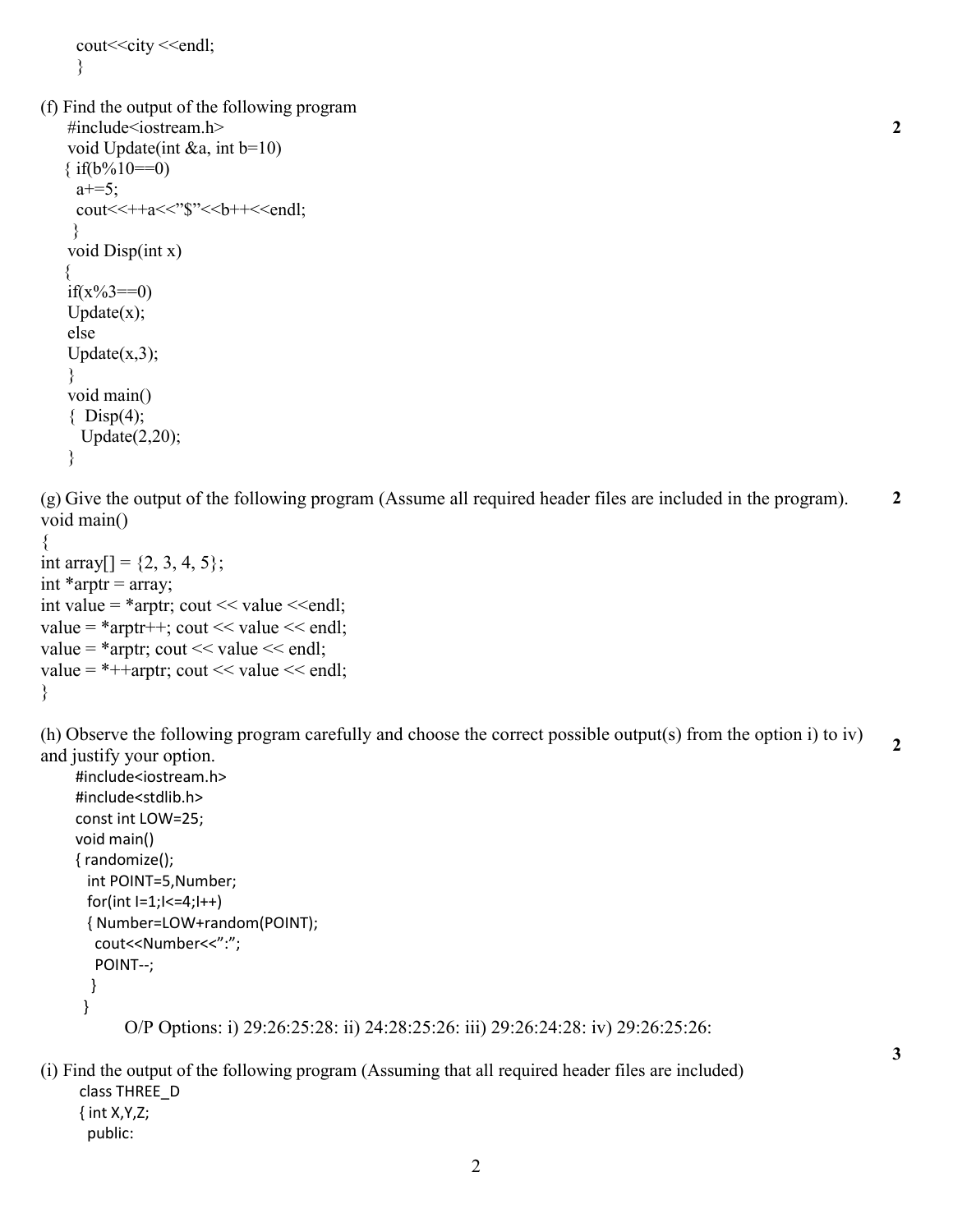| void Moveln(int Step)                                                                                                                   |                  |
|-----------------------------------------------------------------------------------------------------------------------------------------|------------------|
| X+=Step; Y-=Step; Z+=Step;                                                                                                              |                  |
| ł                                                                                                                                       |                  |
| void MoveOut(int Step)                                                                                                                  |                  |
| ₹<br>X-=Step; Y+=Step; Z-=Step;                                                                                                         |                  |
|                                                                                                                                         |                  |
| void Print()                                                                                                                            |                  |
|                                                                                                                                         |                  |
| cout< <x<<","<<y<<","<<z<<endl;< th=""><th></th></x<<","<<y<<","<<z<<endl;<>                                                            |                  |
| ł                                                                                                                                       |                  |
| };                                                                                                                                      |                  |
| void main()                                                                                                                             |                  |
| {THREE_D T1={5,10,15},T2={20,25,30},T3;<br>T1.Moviln(5);                                                                                |                  |
| $T2=T3;$                                                                                                                                |                  |
| T2.MoveOut(2);                                                                                                                          |                  |
| T3.Moveln(3);                                                                                                                           |                  |
| T3.Print();                                                                                                                             |                  |
| T2.Print();                                                                                                                             |                  |
| T1.Print();                                                                                                                             |                  |
|                                                                                                                                         |                  |
| Ques 2.                                                                                                                                 |                  |
| (a) Define inheritance.                                                                                                                 | 1                |
| (b) Differentiate between OOP and procedural programming?                                                                               | 2                |
| (c) Differentiate between a default and a parameterized constructor in context of class and object. Give suitable<br>example in $C++$ . | 2                |
| (d) Answer the questions (i) and (ii) after going through the following class<br>class Book                                             | $\boldsymbol{2}$ |
|                                                                                                                                         |                  |
| char B name $[20]$ ;                                                                                                                    |                  |
| char Publication[100];                                                                                                                  |                  |
| public:<br>Book(Computer &obj);<br>$\frac{1}{\pi}$ function 1                                                                           |                  |
| //function $2$<br>$\sim$ Computer();                                                                                                    |                  |
| };                                                                                                                                      |                  |
| (i) Write the statement(s) which will invoke the function 1.                                                                            |                  |
| (ii) Name the specific feature of the class shown by function 2. Also write the time of its invoked.                                    |                  |
| (e) What is a destructor? What is its significance?                                                                                     | 2                |
| (f) Define a class employee with the following specifications:                                                                          | 4                |
| private members of class employee                                                                                                       |                  |
| empno integer                                                                                                                           |                  |
| ename 20 characters                                                                                                                     |                  |
| basic, hra, da float                                                                                                                    |                  |
| netpay float<br>calculate() A function to calculate basic $+$ hra $+$ da with float return type                                         |                  |
|                                                                                                                                         |                  |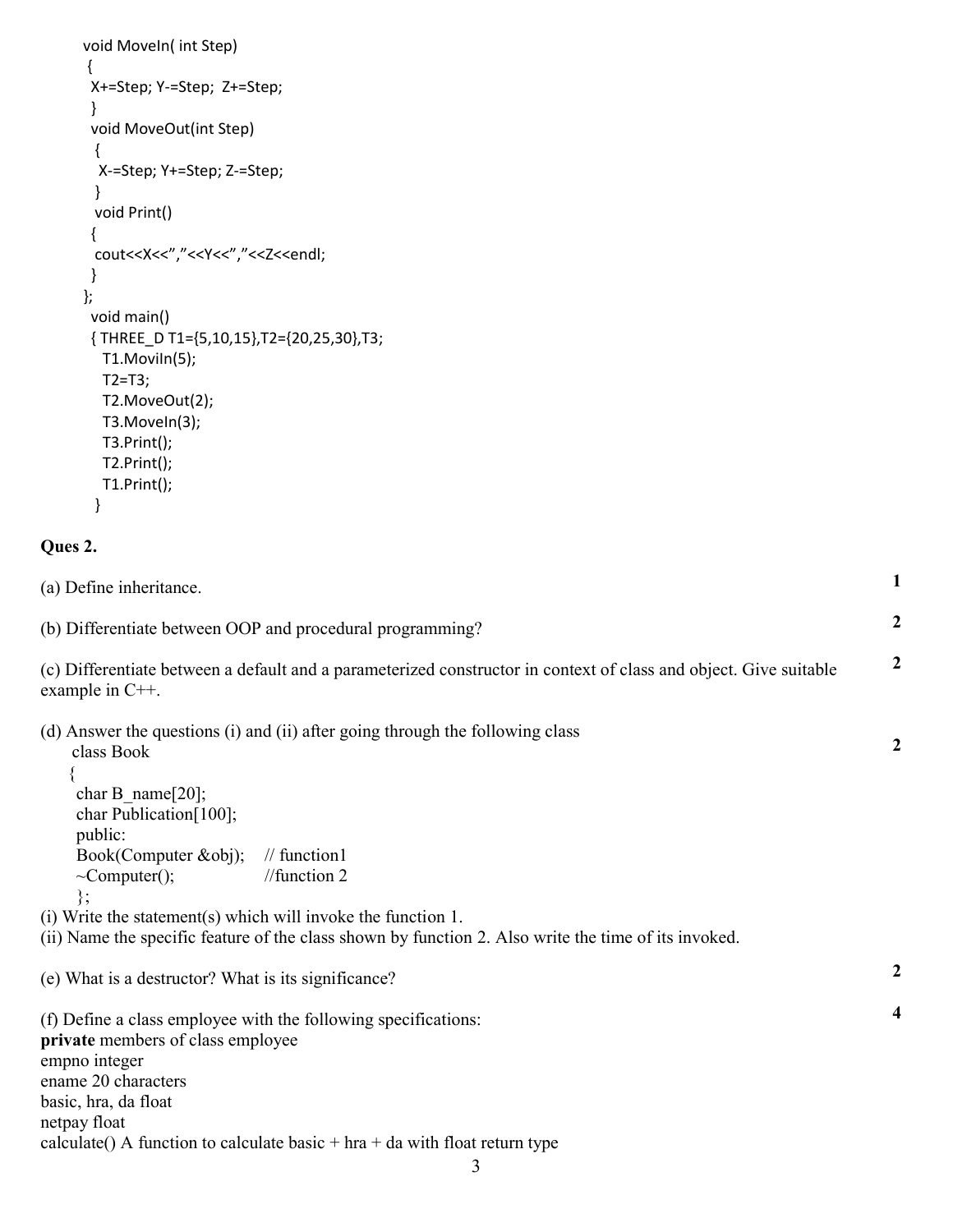**public** member function of class employee havedata() function to accept values for empno, sname, basic, hra, da and invoke calculate() to calculate netpay. dispdata() function to display all the data members on the screen.

(g) What is visibility mode? What is its role?

(h) Answer the questions (i) to (iv) based on the following code :

class Trainer { char TNO[5],Tname[20],Specialisation[10]; int days; protected : float Remuneration; void AssignRem(float); public : Trainer(); Void TEntry(); void TDisplay(); }; class Learner : public Trainer { char Regno[10],Lname[20],Program[10]; protected : int Attendance, Grade; public : Learner(); void Lentry(); void LDisplay $()$ ; };

class Institute : public Learner { char Icode[10], IName[10]; public : Institute(); void IEntry(); void IDisplay(); };

(i) How many bytes will be required by an object of class Institute? (ii) Name the member functions accessible through the object of class Institute. (iii) From the following, Identify the member function(s) that cannot be called directly from the object of class Institute - TEntry(), LDisplay(), IEntry() (iv)Which type of inheritance is depicted by the above example?

## **Ques 3.**

(a) Write a function in C++ which accepts an integer array and its size as arguments and change all the even number with twice and odd with thrice.

Example: if an array of five elements initially contains the element as 2,4,1,5,7 then the function should rearrange the array as 4,8,3,15,21

(b) From a two dimensional array A[3][3], write a user defined function to prepare a one dimensional array B[9] that will have all the elements of A as if they are stored in column-major form . Ex- if array A is **2**

> 1 2 3 4 5 6 7 8 9

The resultant array B should be 1 4 7 2 5 8 3 6 9

(c) An array A[15][20] is stored in the memory along the column with each element occupying 4 bytes. Find out **3**

**4**

**2**

**3**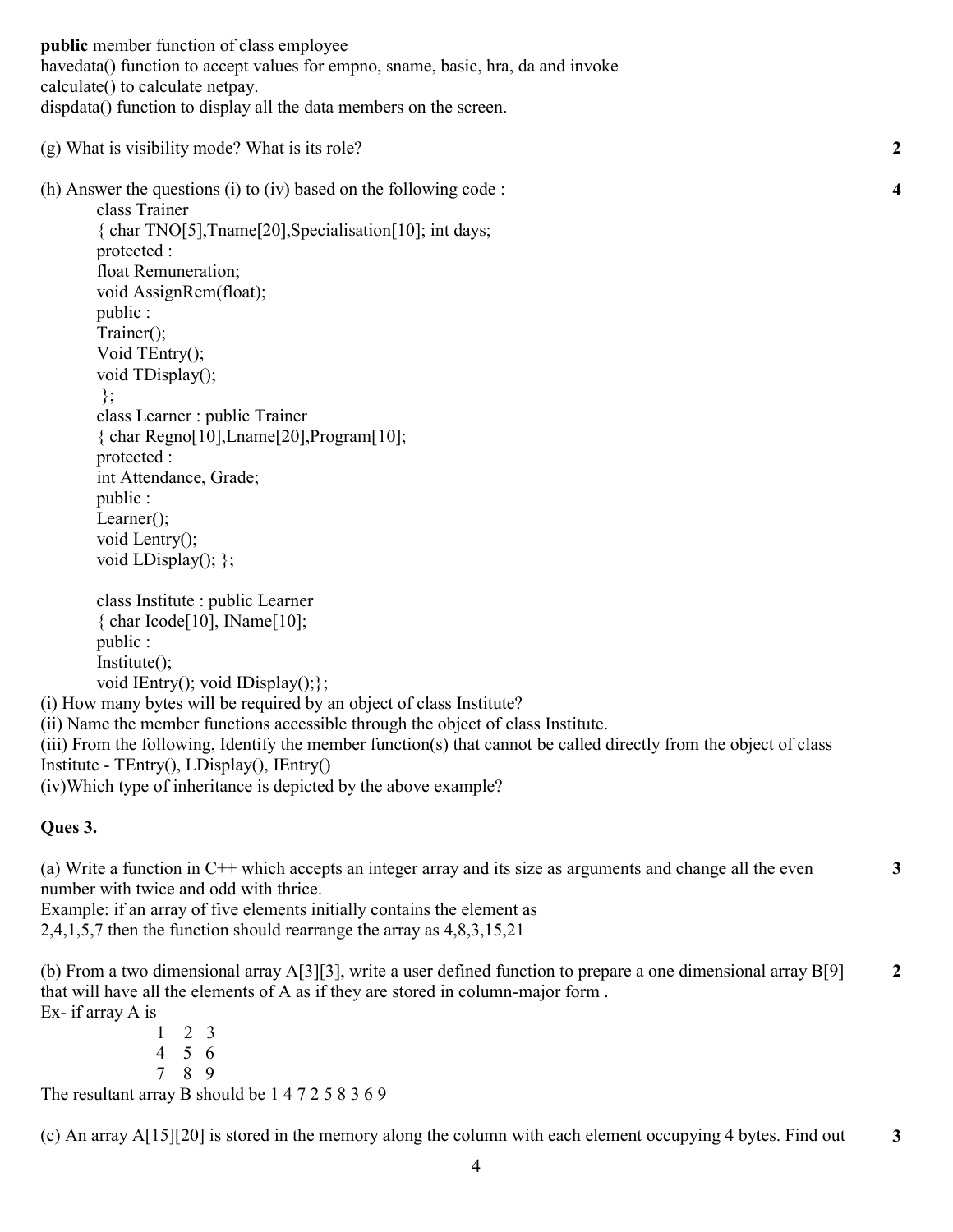address of the element A[10][5] if the element A[12][15] is stored at the address 9000.

(d) Define a function Reversearray(int [], int) that would accept a one dimensional integer array NUMBERS and its size N. The function should reverse the contexts of the array without using any second array. *Note.* Use the concept of swapping elements. (Example : If the array initially contains  $\{2, 15, 3, 14, 7, 9, 19, 6, 1, 10\},\$ then after reversal the array should contains  $\{10, 1, 6, 19, 9, 7, 14, 3, 15, 2\}$ **3**

 $(e)$ Write a function in C++ to sort employee record according to the e\_no using insertion sort represented by the structure. struct emp{ char e\_name $[10]$ ; int e\_no; float salary; }; **3**

(f) Define self-referential structure with an example.

(g) Evaluate the following postfix expression using a stack and show the contents of stack after execution of each operation:  $(A+B)^{<}C$ - $(D*E)/F$ **2**

**2**

**1**

(h) Write a function pushbook() in C++ to perform insert operation on a dynamic queue, which contains book\_no and book title. Consider the following definition of NODE while writing your  $C++$  code. struct Node{ char book no; char book title[20]; Node \*Next; }; **4**

## **Ques 4.**

(a) Observe the program segment given below carefully, and answer the question that follows: class Book

```
{
int Book no;
char Book name[20];
public:
//function to enter Book details
void enterdetails();
// function to display Book details
void showdetails();
//function to return Book_no
int Rbook no (){return Book no;}
} ;
void Modify(Book NEW)
{
fstream File;
File.open("BOOK.DAT",ios::binary|ios::in|ios::out);
Book OB;
int Recordsread = 0, Found = 0;
```